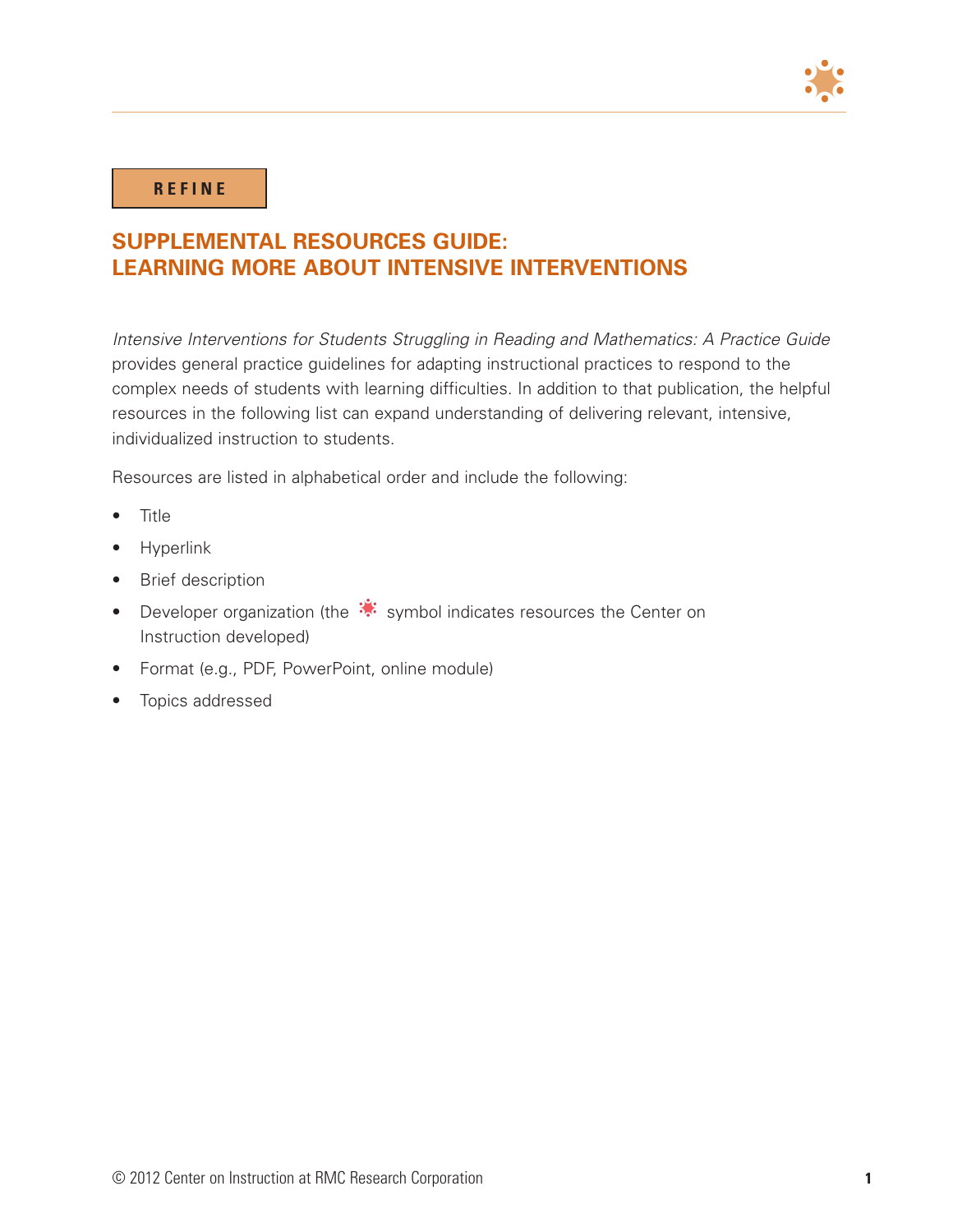|                                       | Resource Information                                                                                                                                                                         | Supporting<br>Processes<br>Cognitive | Instructional<br>Intensifying<br>Delivery | Instructional<br>Increasing<br>Time | Reducing<br>Group<br><b>Size</b> | Resqing | <b>dtsM</b> |
|---------------------------------------|----------------------------------------------------------------------------------------------------------------------------------------------------------------------------------------------|--------------------------------------|-------------------------------------------|-------------------------------------|----------------------------------|---------|-------------|
| http://cehs.unl.edu/csi               | Cognitive Strategy Instruction                                                                                                                                                               |                                      |                                           |                                     |                                  |         |             |
| <b>Description:</b>                   | This website provides information about strategy<br>instruction in reading, writing, mathematics,<br>study skills, and self-regulation.                                                      |                                      |                                           |                                     |                                  |         |             |
| Organization:<br>Format:              | s downloadable lesson plans<br>University of Nebraska-Lincoln<br>Website; include                                                                                                            |                                      |                                           |                                     |                                  |         |             |
| (Star Legacy Module)                  | http://iris.peabody.vanderbilt.edu/csr/chalcycle.htm<br><b>CSR: A Reading Comprehension Strategy</b>                                                                                         |                                      |                                           |                                     |                                  |         |             |
| <b>Description:</b>                   | how Collaborative Strategic Reading (CSR) can<br>This online Star Legacy module demonstrates<br>be used to support reading comprehension.                                                    |                                      |                                           |                                     |                                  |         |             |
| Organization:<br>Format:              | IRIS Center for Training Enhancements<br>ncludes video clips<br>Online module;                                                                                                               |                                      |                                           |                                     |                                  |         |             |
| Doing What Works<br>http://dww.ed.gov |                                                                                                                                                                                              |                                      |                                           |                                     |                                  |         |             |
| <b>Description:</b>                   | in the implementation of effective instructional<br>practices, including interventions for students<br>This website provides teachers with support<br>struggling in reading and mathematics. |                                      |                                           |                                     |                                  |         |             |
| Organization:                         | Office of Planning, Evaluation, and Policy<br>Development, U.S. Department of Education                                                                                                      |                                      |                                           |                                     |                                  |         |             |

*(continued)*

 $\blacktriangleright$ 

**Writing**

**Format:** Website; includes videos, interviews, research

Format:

summaries, and downloadable materials

Website; includes videos, interviews, research<br>summaries, and downloadable materials

© 2012 Center on Instruction at RMC Research Corporation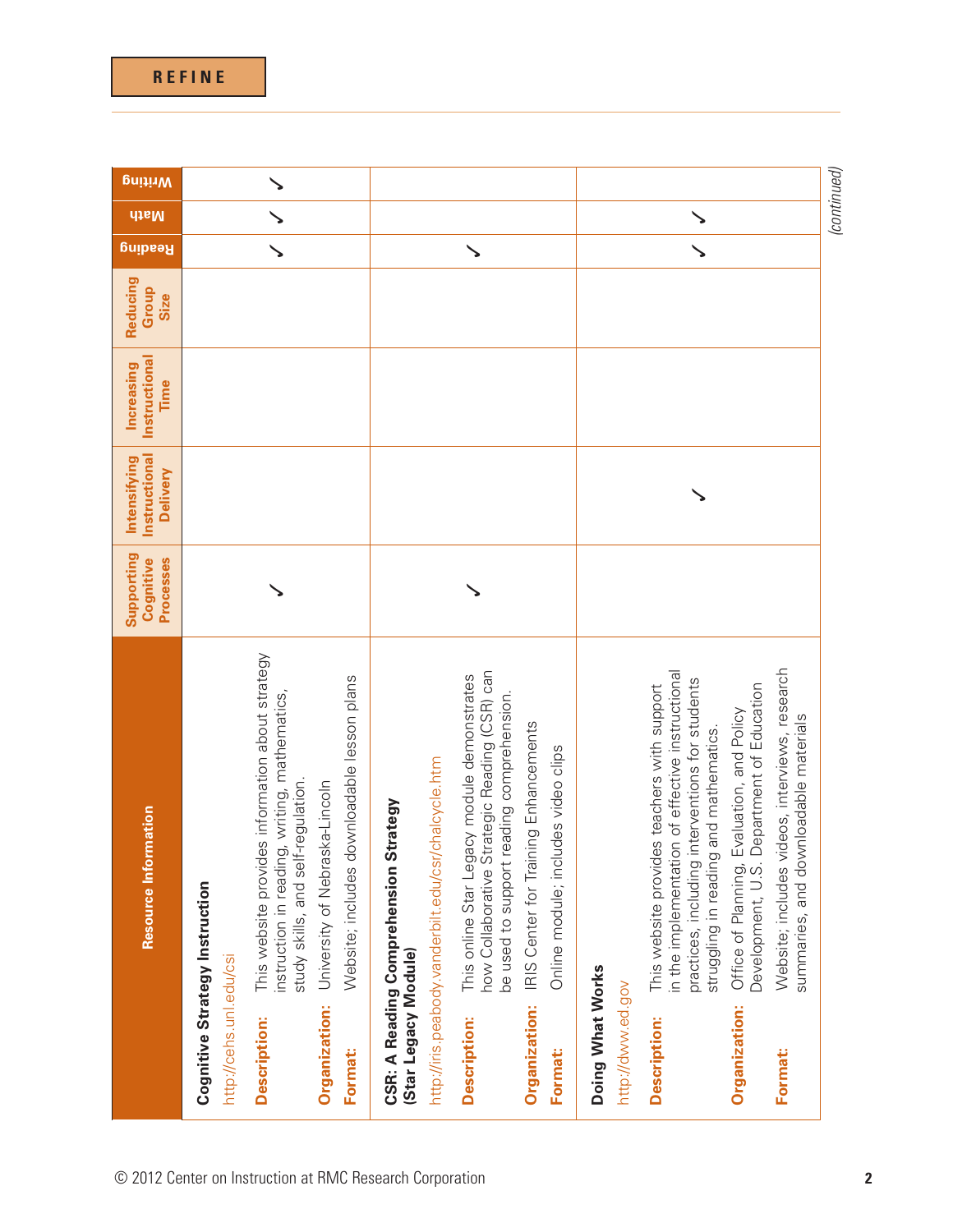|                      | Resource Information                                                                                                                                                                                                                                                                                                                                                                                                                                    | Supporting<br><b>Processes</b><br>Cognitive | Instructional<br>Intensifying<br><b>Delivery</b> | Instructional<br>Increasing<br>Time | Reducing<br>Group<br>Size | <u>Reading</u> | Writing<br>dtsM |
|----------------------|---------------------------------------------------------------------------------------------------------------------------------------------------------------------------------------------------------------------------------------------------------------------------------------------------------------------------------------------------------------------------------------------------------------------------------------------------------|---------------------------------------------|--------------------------------------------------|-------------------------------------|---------------------------|----------------|-----------------|
| Second Edition       | *** Effective Instruction for Adolescent Struggling Readers-                                                                                                                                                                                                                                                                                                                                                                                            |                                             |                                                  |                                     |                           |                |                 |
|                      | www.centeroninstruction.org/effective-instruction-for-adolescent-<br>struggling-readers--second-edition                                                                                                                                                                                                                                                                                                                                                 |                                             |                                                  |                                     |                           |                |                 |
| <b>Description:</b>  | meta-analysis, practice guide, and professional<br>the implementation of reading interventions<br>s provides guidance on<br>for students in grades 4-12. It includes a<br>development materials.<br>This set of resource                                                                                                                                                                                                                                |                                             |                                                  |                                     |                           |                |                 |
| <b>Format:</b>       | PDF, PowerPoint                                                                                                                                                                                                                                                                                                                                                                                                                                         |                                             |                                                  |                                     |                           |                |                 |
| Research to Practice | www.centeroninstruction.org/extensive-reading-interventions-in-<br>*** Extensive Reading Interventions in Grades K-3: From<br>grades-k-3-from-research-to-practice                                                                                                                                                                                                                                                                                      |                                             |                                                  |                                     |                           |                |                 |
| <b>Description:</b>  | with reading problems or learning disabilities in a<br>for struggling K-3 readers. It then explains the<br>100 instructional sessions)<br>the effects of extensive reading interventions<br>for practice for students<br>high-quality research studies between 1995<br>and 2005 and synthesizes their findings on<br>This report summarizes 12 peer-reviewed<br>response to intervention (RTI) setting.<br>(comprising at least<br>related implications |                                             |                                                  |                                     |                           |                |                 |
| Format:              | PDF; webinar also available                                                                                                                                                                                                                                                                                                                                                                                                                             |                                             |                                                  |                                     |                           |                |                 |



 $\sqrt{\bullet}$ ō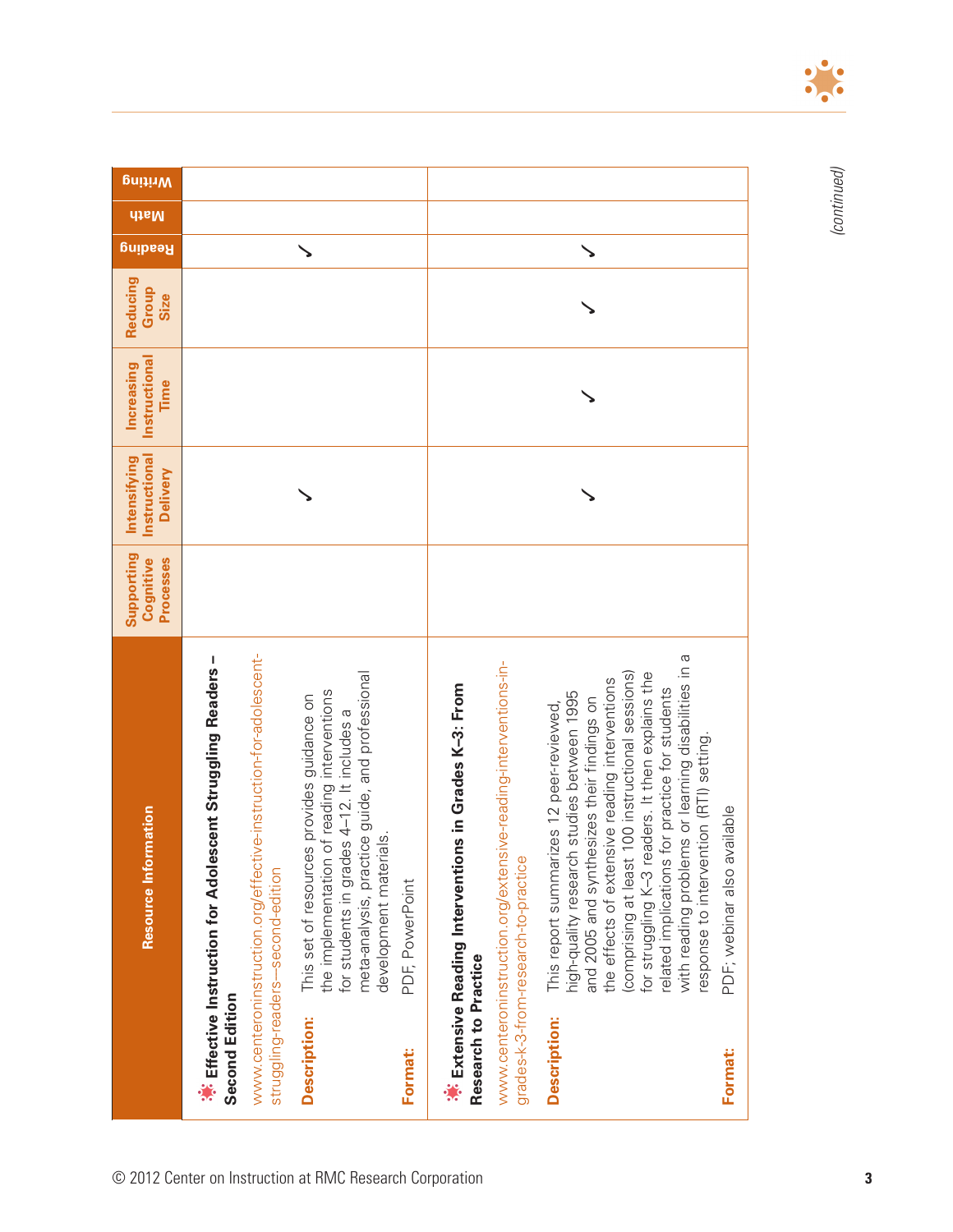| <b>Mriting</b>                                                     |                                                                                                                                                                                                                                                              |                                                                                                                                                                                                                                                                                                                                    |                                |
|--------------------------------------------------------------------|--------------------------------------------------------------------------------------------------------------------------------------------------------------------------------------------------------------------------------------------------------------|------------------------------------------------------------------------------------------------------------------------------------------------------------------------------------------------------------------------------------------------------------------------------------------------------------------------------------|--------------------------------|
| <b>dtsM</b>                                                        |                                                                                                                                                                                                                                                              |                                                                                                                                                                                                                                                                                                                                    |                                |
| Resqing                                                            |                                                                                                                                                                                                                                                              |                                                                                                                                                                                                                                                                                                                                    |                                |
| Reducing<br>Group<br>Size                                          |                                                                                                                                                                                                                                                              |                                                                                                                                                                                                                                                                                                                                    |                                |
| Increasing<br>Instructional<br>Time                                |                                                                                                                                                                                                                                                              |                                                                                                                                                                                                                                                                                                                                    |                                |
| Supporting Intensifying<br><b>Instructional</b><br><b>Delivery</b> |                                                                                                                                                                                                                                                              |                                                                                                                                                                                                                                                                                                                                    |                                |
| Cognitive<br><b>Processes</b>                                      |                                                                                                                                                                                                                                                              |                                                                                                                                                                                                                                                                                                                                    |                                |
| <b>Resource Information</b>                                        | <b>A</b> : Intensive Reading Interventions for Struggling Readers in<br>www.centeroninstruction.org/intensive-reading-interventions-for-<br>struggling-readers-in-early-elementary-school-a-principals-guide<br>Early Elementary School: A Principal's Guide | school-level intervention program. It suggests<br>effective school-level system for meeting the<br>operationalize these principles to develop an<br>guiding principles and examples of how to<br>developing and implementing an effective<br>This guide provides information critical to<br>of all students.<br>nstructional needs | available<br>PDF; webinar also |
|                                                                    |                                                                                                                                                                                                                                                              | <b>Description:</b>                                                                                                                                                                                                                                                                                                                | <b>Format:</b>                 |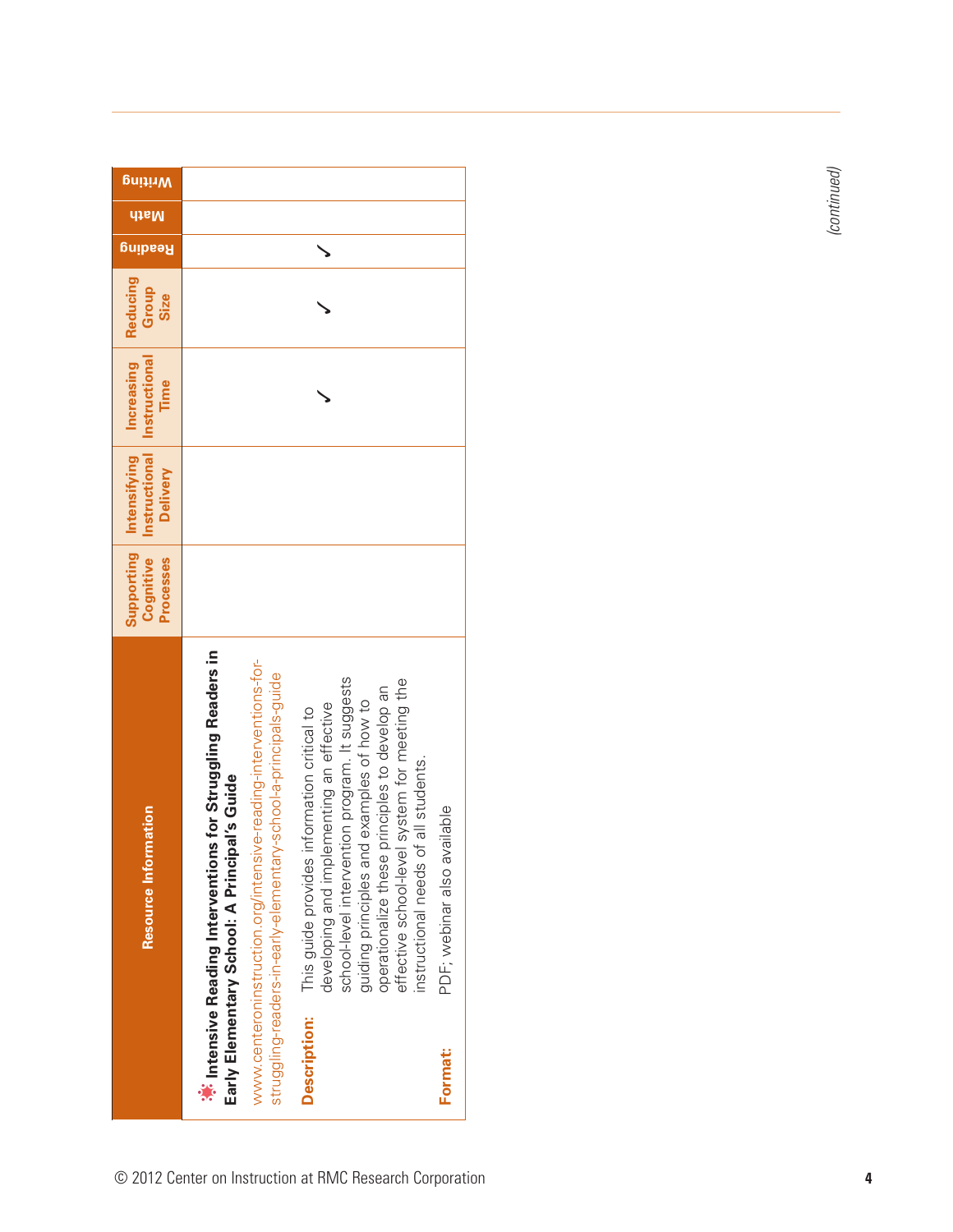| <b>Mriting</b>                                   |                                                                                                                                       |                                                                                                                                                             |                                                                                                                                                                                                                                                                                                                                                                                                                                                                                                                                                                                                                                                                                                                                                                                                                              |         |
|--------------------------------------------------|---------------------------------------------------------------------------------------------------------------------------------------|-------------------------------------------------------------------------------------------------------------------------------------------------------------|------------------------------------------------------------------------------------------------------------------------------------------------------------------------------------------------------------------------------------------------------------------------------------------------------------------------------------------------------------------------------------------------------------------------------------------------------------------------------------------------------------------------------------------------------------------------------------------------------------------------------------------------------------------------------------------------------------------------------------------------------------------------------------------------------------------------------|---------|
| <b>disM</b>                                      |                                                                                                                                       |                                                                                                                                                             |                                                                                                                                                                                                                                                                                                                                                                                                                                                                                                                                                                                                                                                                                                                                                                                                                              |         |
| <b>Reading</b>                                   |                                                                                                                                       |                                                                                                                                                             |                                                                                                                                                                                                                                                                                                                                                                                                                                                                                                                                                                                                                                                                                                                                                                                                                              |         |
| Reducing<br>Group<br>Size                        |                                                                                                                                       |                                                                                                                                                             |                                                                                                                                                                                                                                                                                                                                                                                                                                                                                                                                                                                                                                                                                                                                                                                                                              |         |
| Instructional<br>Increasing<br>Time              |                                                                                                                                       |                                                                                                                                                             |                                                                                                                                                                                                                                                                                                                                                                                                                                                                                                                                                                                                                                                                                                                                                                                                                              |         |
| Instructional<br>Intensifying<br><b>Delivery</b> |                                                                                                                                       |                                                                                                                                                             |                                                                                                                                                                                                                                                                                                                                                                                                                                                                                                                                                                                                                                                                                                                                                                                                                              |         |
| Supporting<br>Processes<br>Cognitive             |                                                                                                                                       |                                                                                                                                                             |                                                                                                                                                                                                                                                                                                                                                                                                                                                                                                                                                                                                                                                                                                                                                                                                                              |         |
| <b>Resource Information</b>                      | *** Mathematics Instruction for Students with Learning<br>Mathematics: A Guide<br>Disabilities or Difficulty Learning<br>for Teachers | for-students-with-learning-disabilities-or-difficulty-learning-<br>www.centeroninstruction.org/mathematics-instruction-<br>mathematics-a-guide-for-teachers | instructional practices for teaching mathematics<br>ers is a companion piece to<br>a meta-analysis from the Center on Instruction,<br>National Mathematics Advisory Panel, specifies<br>identified seven effective<br>recommendations from The Final Report of the<br>research-based recommendations for students<br>experience difficulties in learning mathematics<br>but are not identified as having a mathematics<br>lities and for students who<br>Mathematics: A Synthesis of the Intervention<br>to K-12 students with learning disabilities. It<br>describes these practices and, incorporating<br>Mathematics Instruction for Students with<br>Learning Disabilities or Difficulty Learning<br>This guide for teach<br>Research. This repo<br>with learning disabil<br>learning disability.<br><b>Description:</b> | PDF     |
|                                                  |                                                                                                                                       |                                                                                                                                                             |                                                                                                                                                                                                                                                                                                                                                                                                                                                                                                                                                                                                                                                                                                                                                                                                                              | Format: |



 $\bullet$  $\bullet$  $\bullet$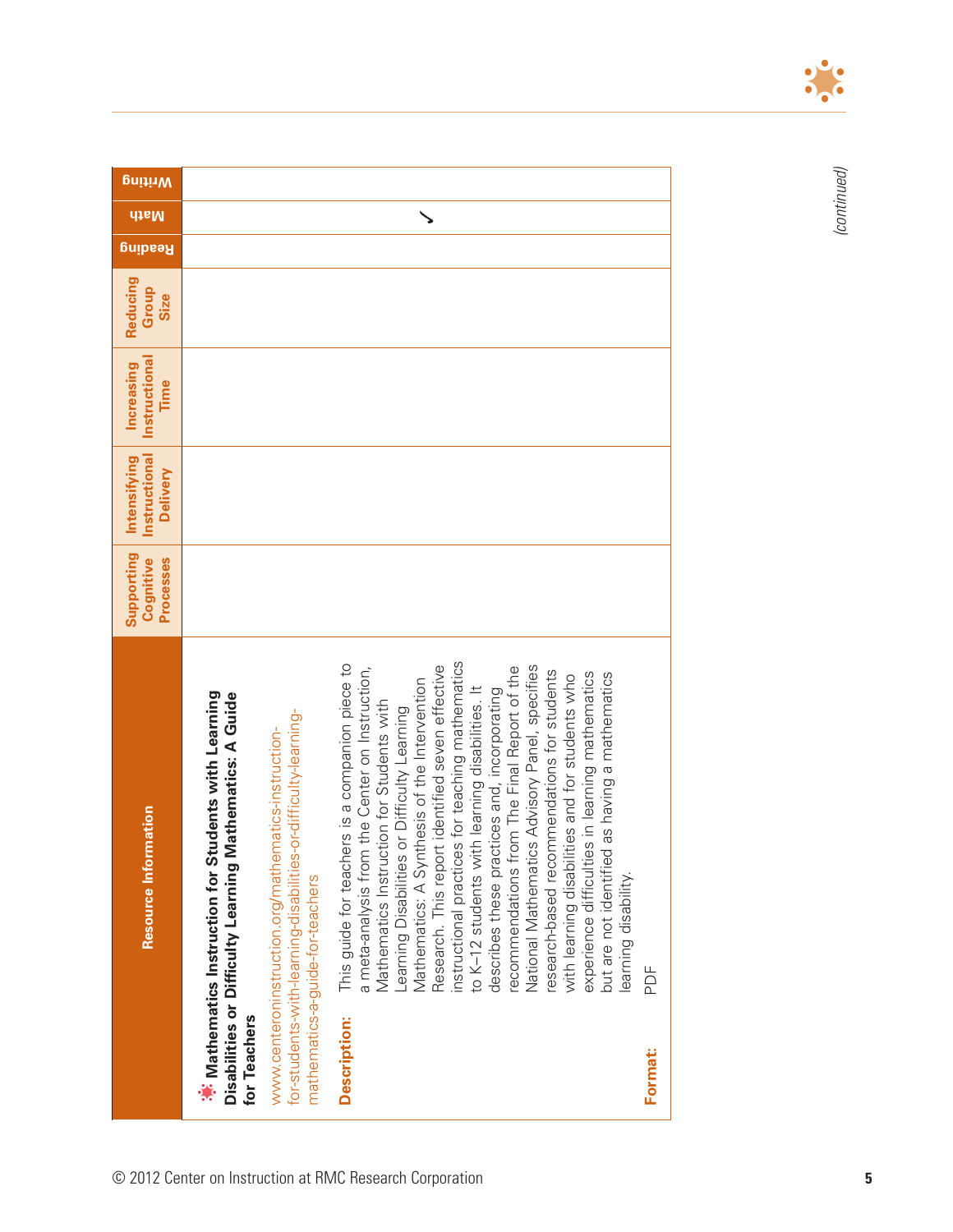| <b>d</b> taM<br><b>Reading</b><br>Reducing<br>Group<br>Size<br>Instructional<br>Increasing<br>Time<br>Instructional<br>Intensifying<br><b>Delivery</b><br>Supporting<br>Processes<br>Cognitive<br>National Center for Education Research, Institute<br>was developed with some of the most important<br>time that are applicable to subjects that demand<br>a great deal of content learning, including social<br>principles to emerge from research on learning<br>studies, science, and mathematics. The guide<br>a set of concrete actions<br>of instructional and study<br>resources that support effective reading<br>list of references for<br>and Intervention<br>Webpage; includes list of references<br>Florida Center for Reading Research<br>to Improve<br>instruction and intervention.<br><b>Resource Information</b><br>of Education Sciences<br>This guide includes<br>relating to the use<br>This webpage is a<br>and memory.<br>PDF | <b>Mriting</b> |                                                                                                                                                                       |                                                                                                                                      |
|------------------------------------------------------------------------------------------------------------------------------------------------------------------------------------------------------------------------------------------------------------------------------------------------------------------------------------------------------------------------------------------------------------------------------------------------------------------------------------------------------------------------------------------------------------------------------------------------------------------------------------------------------------------------------------------------------------------------------------------------------------------------------------------------------------------------------------------------------------------------------------------------------------------------------------------------------|----------------|-----------------------------------------------------------------------------------------------------------------------------------------------------------------------|--------------------------------------------------------------------------------------------------------------------------------------|
|                                                                                                                                                                                                                                                                                                                                                                                                                                                                                                                                                                                                                                                                                                                                                                                                                                                                                                                                                      |                |                                                                                                                                                                       |                                                                                                                                      |
|                                                                                                                                                                                                                                                                                                                                                                                                                                                                                                                                                                                                                                                                                                                                                                                                                                                                                                                                                      |                |                                                                                                                                                                       |                                                                                                                                      |
|                                                                                                                                                                                                                                                                                                                                                                                                                                                                                                                                                                                                                                                                                                                                                                                                                                                                                                                                                      |                |                                                                                                                                                                       |                                                                                                                                      |
|                                                                                                                                                                                                                                                                                                                                                                                                                                                                                                                                                                                                                                                                                                                                                                                                                                                                                                                                                      |                |                                                                                                                                                                       |                                                                                                                                      |
|                                                                                                                                                                                                                                                                                                                                                                                                                                                                                                                                                                                                                                                                                                                                                                                                                                                                                                                                                      |                |                                                                                                                                                                       |                                                                                                                                      |
|                                                                                                                                                                                                                                                                                                                                                                                                                                                                                                                                                                                                                                                                                                                                                                                                                                                                                                                                                      |                |                                                                                                                                                                       |                                                                                                                                      |
|                                                                                                                                                                                                                                                                                                                                                                                                                                                                                                                                                                                                                                                                                                                                                                                                                                                                                                                                                      |                | http://ies.ed.gov/ncee/wwc/pdf/practiceguides/20072004.pdf<br>Organizing Instruction and Study<br>Student Learning<br>Organization:<br><b>Description:</b><br>Format: | www.fcrr.org/interventions/recreading.shtm<br>Principles of Effective Instruction<br>Organization:<br><b>Description:</b><br>Format: |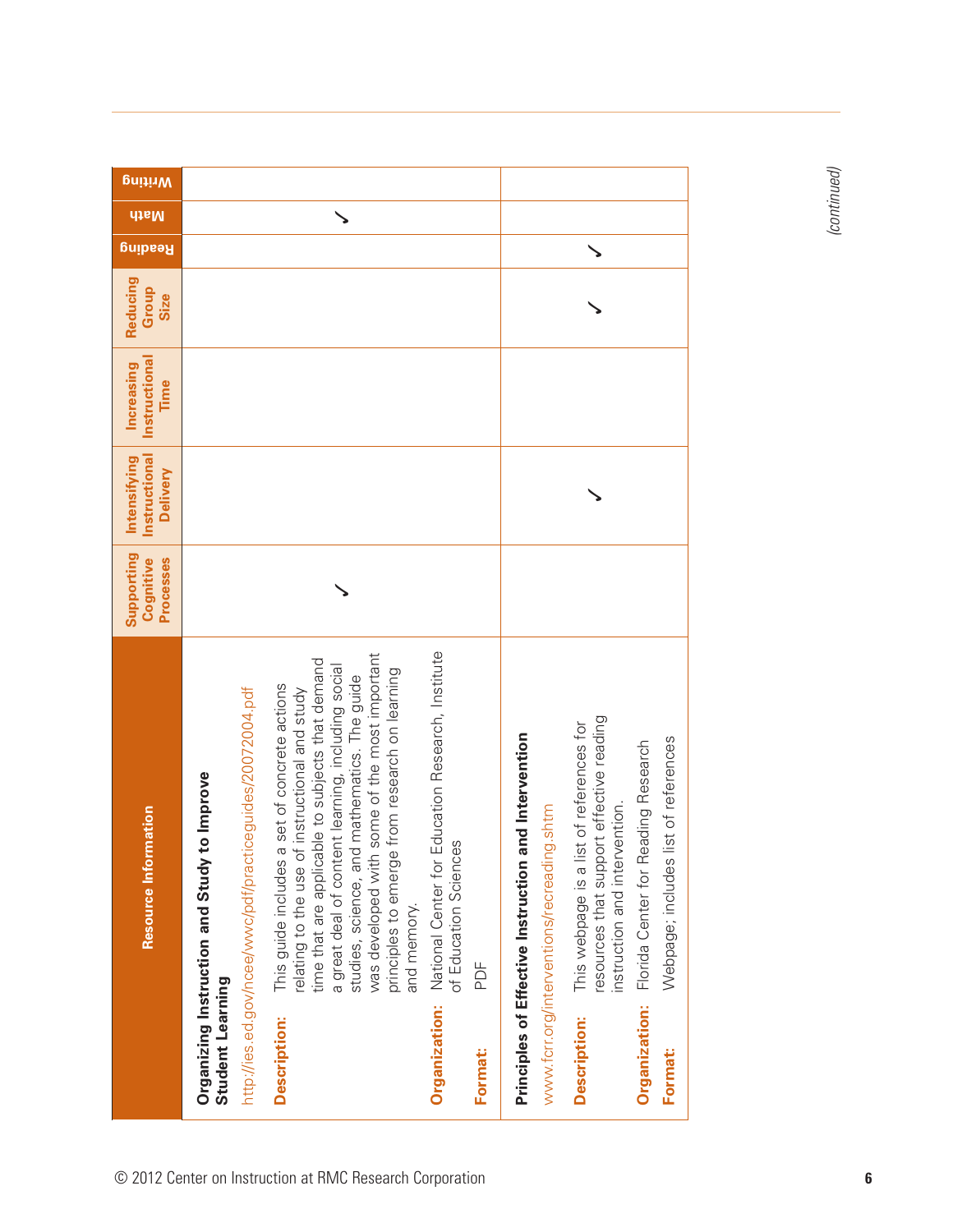| <b>Mriting</b>                                   |                                                                                                                                                                                                                                                                                                                                                                                        |                                                                                                                                                                                                                                                                                                                                                                          | (continued)                                                                                                                                                                                                                                                                                                                                                                                                                                     |
|--------------------------------------------------|----------------------------------------------------------------------------------------------------------------------------------------------------------------------------------------------------------------------------------------------------------------------------------------------------------------------------------------------------------------------------------------|--------------------------------------------------------------------------------------------------------------------------------------------------------------------------------------------------------------------------------------------------------------------------------------------------------------------------------------------------------------------------|-------------------------------------------------------------------------------------------------------------------------------------------------------------------------------------------------------------------------------------------------------------------------------------------------------------------------------------------------------------------------------------------------------------------------------------------------|
| <b>disM</b><br><b>Resqing</b>                    |                                                                                                                                                                                                                                                                                                                                                                                        |                                                                                                                                                                                                                                                                                                                                                                          |                                                                                                                                                                                                                                                                                                                                                                                                                                                 |
| Reducing<br>Group<br>Size                        |                                                                                                                                                                                                                                                                                                                                                                                        |                                                                                                                                                                                                                                                                                                                                                                          |                                                                                                                                                                                                                                                                                                                                                                                                                                                 |
| Instructional<br><b>Increasing</b><br>Time       |                                                                                                                                                                                                                                                                                                                                                                                        |                                                                                                                                                                                                                                                                                                                                                                          |                                                                                                                                                                                                                                                                                                                                                                                                                                                 |
| Instructional<br>Intensifying<br><b>Delivery</b> |                                                                                                                                                                                                                                                                                                                                                                                        |                                                                                                                                                                                                                                                                                                                                                                          |                                                                                                                                                                                                                                                                                                                                                                                                                                                 |
| Supporting<br>Processes<br>Cognitive             |                                                                                                                                                                                                                                                                                                                                                                                        |                                                                                                                                                                                                                                                                                                                                                                          |                                                                                                                                                                                                                                                                                                                                                                                                                                                 |
| Resource Information                             | writing strategies to improve the writing and<br>self-regulation behaviors of students in early<br>support materials for story and persuasive<br>This website provides lesson plans and<br>Website; includes lesson plans<br>$(1-3)$ .<br>www.kc.vanderbilt.edu/projectwrite<br>elementary grades<br>Project Write<br>Organization:<br>Project Write<br><b>Description:</b><br>Format: | 3 (Star Legacy Module)<br>information about Tier 3 intervention in an<br>http://iris.peabody.vanderbilt.edu/rti05_tier3/chalcycle.htm<br>This online Star Legacy module provides<br>IRIS Center for Training Enhancements<br>Online module; includes video clips<br>RTI (Part 5): A Closer Look at Tier<br>RTI model.<br>Organization:<br><b>Description:</b><br>Format: | SOS: Helping Students Become Independent Learners (Star<br>monitoring, self-instruction, goal setting, and<br>This online Star Legacy module describes<br>self-regulation strategies, including self-<br>IRIS Center for Training Enhancements<br>Online module; includes video clips<br>http://iris.peabody.vanderbilt.edu/sr/chalcycle.htm<br>self-reinforcement.<br>Legacy Module)<br>Organization:<br><b>Description:</b><br><b>Format:</b> |

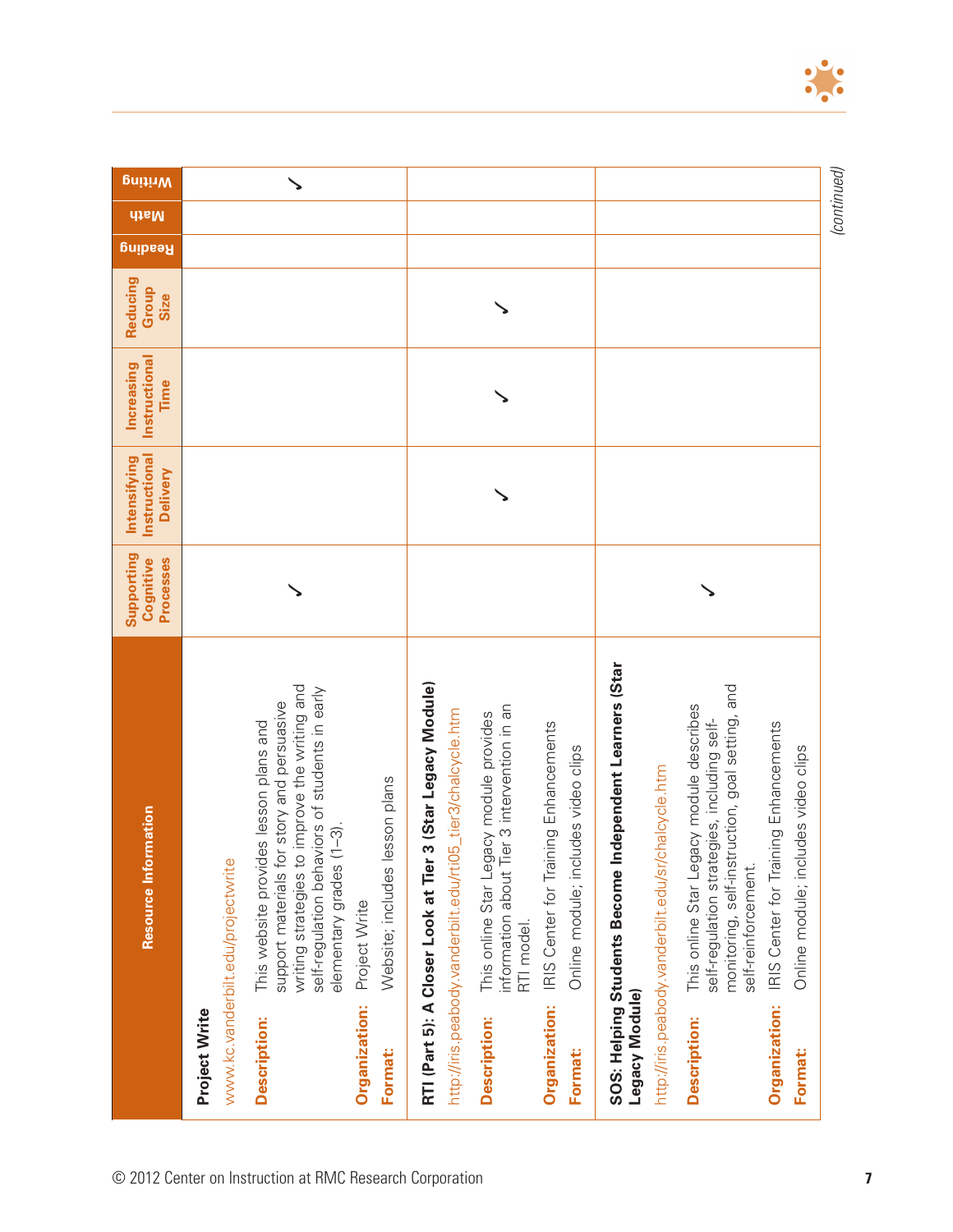| <b>Duitiny</b>                                          |                                                                                                                                                                                                                                                                                                                                                                                                                                               |                                                                                                                                                                                                                                                                                                                                                                                                                                                                                                                                                                                                                                                                                                                                                                                                                                         |
|---------------------------------------------------------|-----------------------------------------------------------------------------------------------------------------------------------------------------------------------------------------------------------------------------------------------------------------------------------------------------------------------------------------------------------------------------------------------------------------------------------------------|-----------------------------------------------------------------------------------------------------------------------------------------------------------------------------------------------------------------------------------------------------------------------------------------------------------------------------------------------------------------------------------------------------------------------------------------------------------------------------------------------------------------------------------------------------------------------------------------------------------------------------------------------------------------------------------------------------------------------------------------------------------------------------------------------------------------------------------------|
| <b>dtaM</b>                                             |                                                                                                                                                                                                                                                                                                                                                                                                                                               |                                                                                                                                                                                                                                                                                                                                                                                                                                                                                                                                                                                                                                                                                                                                                                                                                                         |
| <b>Buipeay</b>                                          |                                                                                                                                                                                                                                                                                                                                                                                                                                               | ╲                                                                                                                                                                                                                                                                                                                                                                                                                                                                                                                                                                                                                                                                                                                                                                                                                                       |
| Reducing<br>Group<br>Size                               |                                                                                                                                                                                                                                                                                                                                                                                                                                               |                                                                                                                                                                                                                                                                                                                                                                                                                                                                                                                                                                                                                                                                                                                                                                                                                                         |
| Instructional<br><b>Increasing</b><br>Time              |                                                                                                                                                                                                                                                                                                                                                                                                                                               |                                                                                                                                                                                                                                                                                                                                                                                                                                                                                                                                                                                                                                                                                                                                                                                                                                         |
| <b>Instructional</b><br>Intensifying<br><b>Delivery</b> |                                                                                                                                                                                                                                                                                                                                                                                                                                               |                                                                                                                                                                                                                                                                                                                                                                                                                                                                                                                                                                                                                                                                                                                                                                                                                                         |
| Supporting<br>Processes<br>Cognitive                    |                                                                                                                                                                                                                                                                                                                                                                                                                                               |                                                                                                                                                                                                                                                                                                                                                                                                                                                                                                                                                                                                                                                                                                                                                                                                                                         |
| Resource Information                                    | information about strategy instruction, including<br>the Self-Regulated Strategy Development<br>to Enhance Student<br>This online Star Legacy module provides<br>IRIS Center for Training Enhancements<br>Online module; includes video clips<br>http://iris.peabody.vanderbilt.edu/srs/chalcycle.htm<br>SRSD: Using Learning Strategies<br>Learning (Star Legacy Module)<br>(SRSD) model.<br>Organization:<br>Description:<br><b>Format:</b> | instruction. The authors describe two main types<br>their implications for helping<br>cognitive strategy instruction, both found to be<br>instructional approaches for enhancing reading<br>***** Synopsis of "Improving Comprehension of Expository<br>their reading comprehension in content-area<br>of interventions: content enhancement and<br>comprehension-of-expository-text-in-students-with-learning-<br>Text in Students with Learning Disabilities: A Research<br>students with learning disabilities improve<br>ises the results of a<br>synthesis of 29 studies that addressed<br>www.centeroninstruction.org/synopsis-of-improving-<br>is population.<br>This synopsis discus<br>highly effective in th<br>comprehension and<br>disabilities-a-research-synthesis<br>PDF<br><b>Description:</b><br>Synthesis"<br>Format: |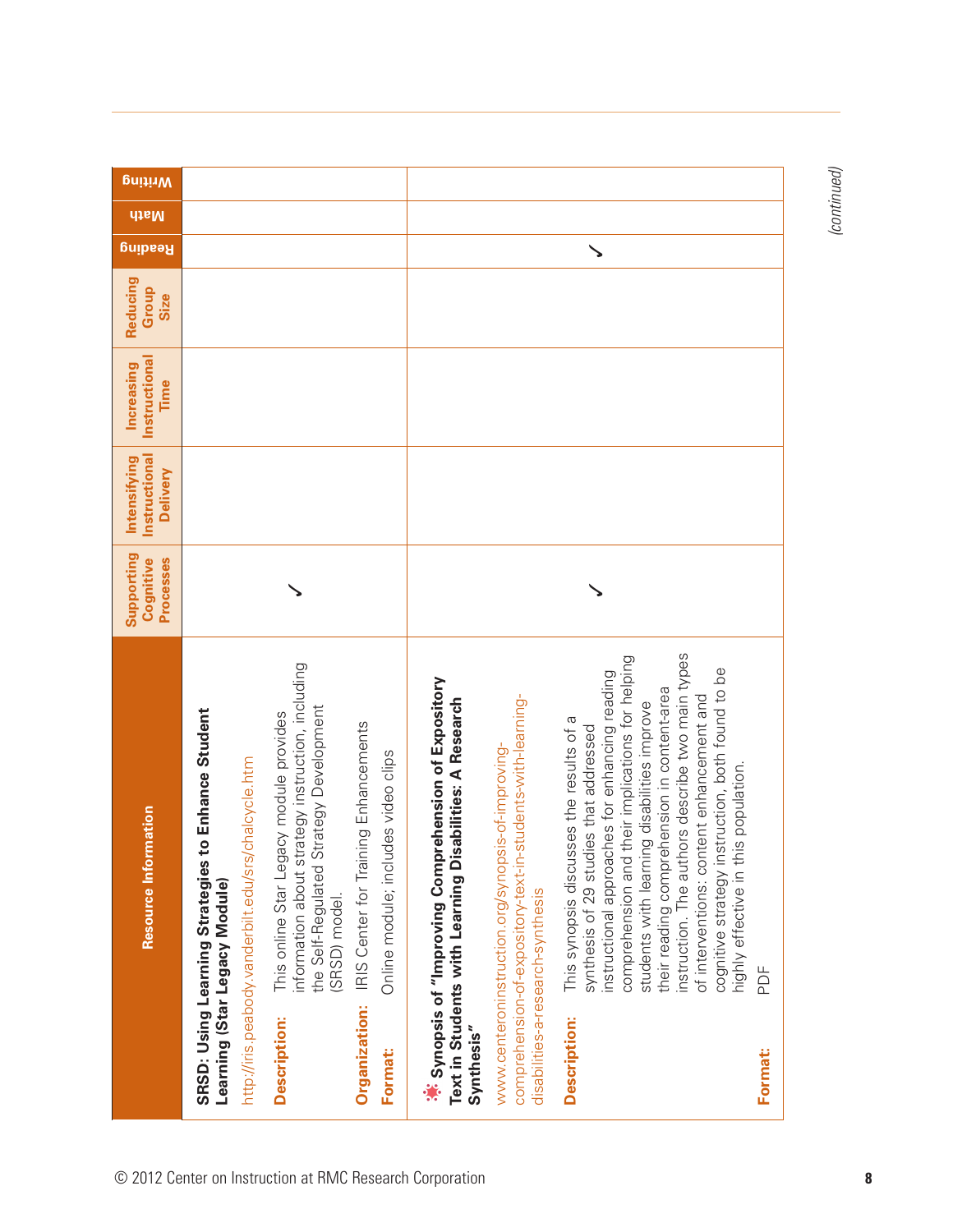|                          | Resource Information                                                                                                                                                                                                                                                                                                                                                    | Supporting<br>Cognitive<br>Processes | Instructional<br>Intensifying<br><b>Delivery</b> | Instructional<br>Increasing<br>Time | Reducing<br>Group<br>Size | Resqing | <b>Duitiny</b><br><b>dtsM</b> |  |
|--------------------------|-------------------------------------------------------------------------------------------------------------------------------------------------------------------------------------------------------------------------------------------------------------------------------------------------------------------------------------------------------------------------|--------------------------------------|--------------------------------------------------|-------------------------------------|---------------------------|---------|-------------------------------|--|
|                          | A Synopsis of "The Power of Feedback"                                                                                                                                                                                                                                                                                                                                   |                                      |                                                  |                                     |                           |         |                               |  |
| www.centeroninstruction. | org/a-synopsis-of-the-power-of-feedback                                                                                                                                                                                                                                                                                                                                 |                                      |                                                  |                                     |                           |         |                               |  |
| <b>Description:</b>      | This synopsis highlights findings from a synthesis<br>applications in the context of overall classroom<br>related to its impact on learning, and suggests<br>instructional strategy, reviews the evidence<br>of research that examined feedback as an<br>students who are struggling or who have<br>instruction as well as interventions with<br>learning disabilities. |                                      |                                                  |                                     |                           |         |                               |  |
| Format:                  | PDF                                                                                                                                                                                                                                                                                                                                                                     |                                      |                                                  |                                     |                           |         |                               |  |
| achieving-students       | <b>Empirical Research on</b><br>Teaching Mathematics to Low-Achieving Students"<br>www.centeroninstruction.org/a-synopsis-of-a-synthesis-<br>of-empirical-research-on-teaching-mathematics-to-low-<br>** A Synopsis of "A Synthesis of                                                                                                                                  |                                      |                                                  |                                     |                           |         |                               |  |
| <b>Description:</b>      | students struggling with learning mathematics.<br>from 28 years of research on interventions for<br>Gersten, and Lee (2002) synthesized findings<br>a synthesis of research on interventions for<br>ints key findings from<br>struggling mathematics students. Baker,<br>This synopsis highlig                                                                          |                                      |                                                  |                                     |                           |         | ゝ                             |  |
| Format:                  | allable<br>PDF; webinar also av                                                                                                                                                                                                                                                                                                                                         |                                      |                                                  |                                     |                           |         |                               |  |



 $\bullet$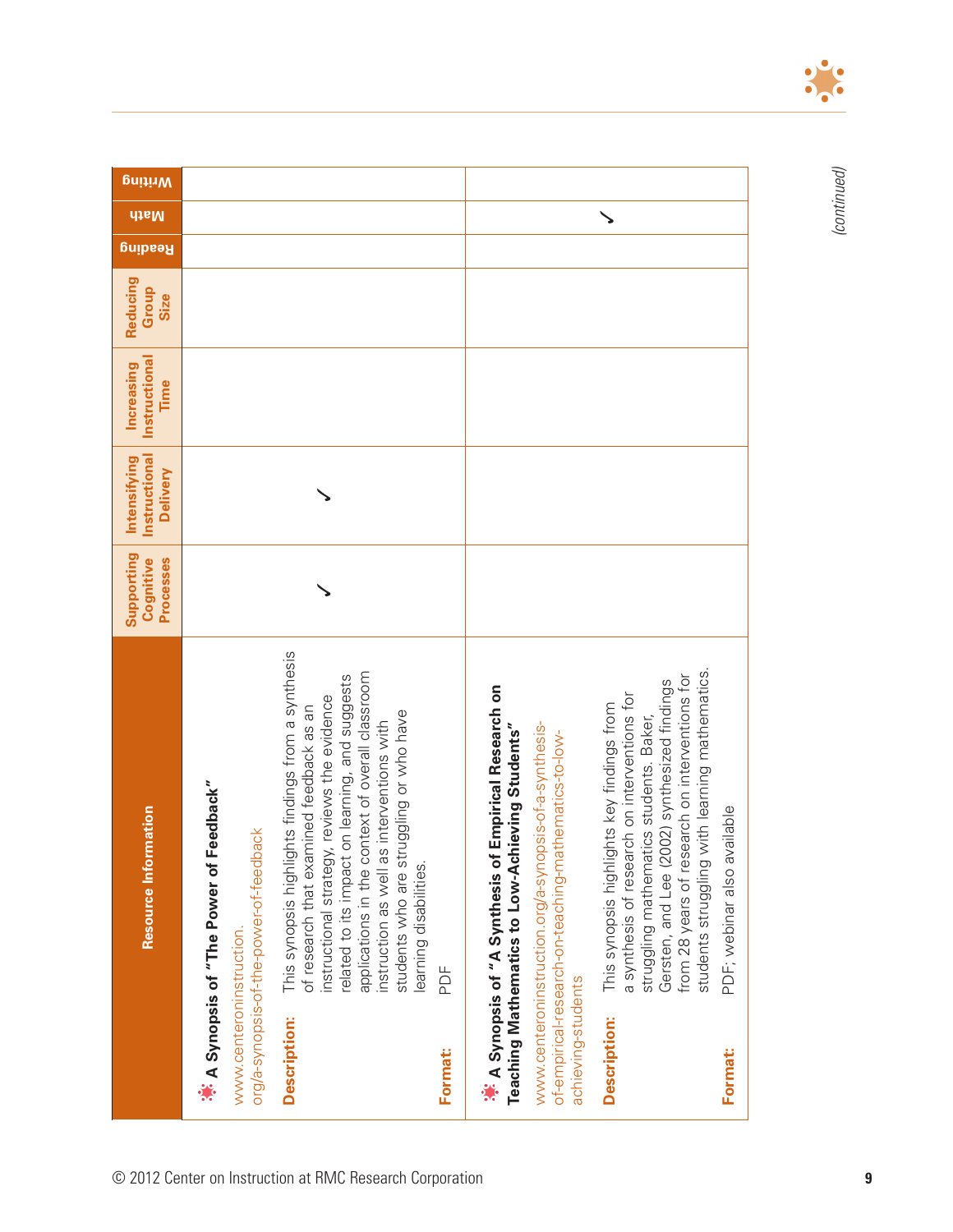| <b>Writing</b>                                   |                                                                                                                                                                                                                                                          | ゝ                                                                                                                                                                                                                                                                                                                                                                                                                                                 |                                |             |
|--------------------------------------------------|----------------------------------------------------------------------------------------------------------------------------------------------------------------------------------------------------------------------------------------------------------|---------------------------------------------------------------------------------------------------------------------------------------------------------------------------------------------------------------------------------------------------------------------------------------------------------------------------------------------------------------------------------------------------------------------------------------------------|--------------------------------|-------------|
| <b>dtsM</b>                                      |                                                                                                                                                                                                                                                          |                                                                                                                                                                                                                                                                                                                                                                                                                                                   |                                | (continued) |
| <b>Resding</b>                                   |                                                                                                                                                                                                                                                          |                                                                                                                                                                                                                                                                                                                                                                                                                                                   |                                |             |
| Reducing<br>Group<br>Size                        |                                                                                                                                                                                                                                                          |                                                                                                                                                                                                                                                                                                                                                                                                                                                   |                                |             |
| Instructional<br>Increasing<br>Time              |                                                                                                                                                                                                                                                          |                                                                                                                                                                                                                                                                                                                                                                                                                                                   |                                |             |
| Instructional<br>Intensifying<br><b>Delivery</b> |                                                                                                                                                                                                                                                          |                                                                                                                                                                                                                                                                                                                                                                                                                                                   |                                |             |
| Supporting<br>Processes<br>Cognitive             |                                                                                                                                                                                                                                                          |                                                                                                                                                                                                                                                                                                                                                                                                                                                   |                                |             |
| Resource Information                             | in Middle and High School"<br><b>ffective Strategies to</b><br>effective-strategies-to-improve-writing-of-adolescents-in-<br>www.centeroninstruction.org/synopsis-of-writing-next-<br>** Synopsis of "Writing Next: Et<br>Improve Writing of Adolescents | received less attention than reading, it is a critical<br>for students with learning disabilities. It identifies<br>instructional techniques and intervention models<br>special attention to findings<br>11 instructional strategies, listed in decreasing<br>This synopsis distills the findings reported in<br>aspect of literacy and one in which effective<br>order of effect size. Although writing has<br>Writing Next, with<br>are needed. | available<br>PDF; webinar also |             |
|                                                  | middle-high-schools                                                                                                                                                                                                                                      | <b>Description:</b>                                                                                                                                                                                                                                                                                                                                                                                                                               | <b>Format:</b>                 |             |